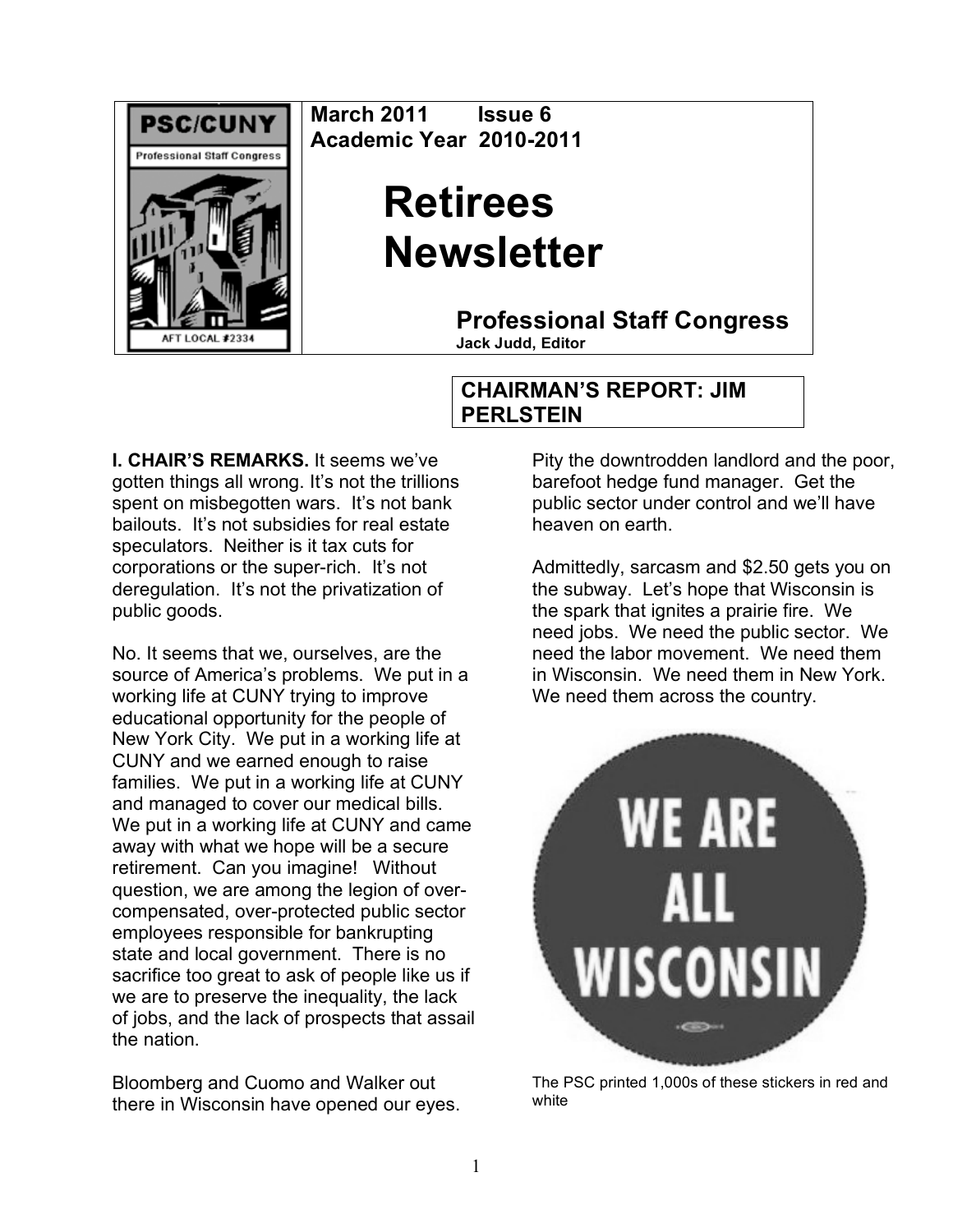But there's nobody out there on a white horse to drop off what we need at the door. We may have earned our pensions and our health care, but we haven't earned a seat on the sidelines. We need to fight for a just economy. There is no retirement from that fight. And it's that fight that makes democracy real. –Jim Perlstein

## **II. FEBRUARY CHAPTER MEETING.** The

Retirees Chapter heard from Larry Morgan, Executive Director of the PSC-CUNY Welfare Fund at its March 7 meeting. His remarks have been amply summarized by Joel Berger, Retirees Chapter Vice-Chairman.

### **PSC-CUNY Welfare Fund Faces**

**Challenges.** With the new Healthcare Reform law being implemented, the PSC-CUNY Welfare Fund faces "mandates and opportunities." A major problem, as stated by Larry Morgan, Executive Director of the Fund, is that there is no mandate for an employer "to pay more for these services." The Fund will now cover dependent children up to the age of 26, as required by the law, but the Fund will have to absorb that cost, as there are no increased contributions from CUNY. The Fund would also have to pay up to \$1.5 million per year as a response to the mandate that the \$10,000 annual cap on drug benefits be lifted. "There's nobody to pay for that. The employer is not stepping up to pay for it. There's no provision, no mandate that says that employers have to pay for it." Since there were no additional funds coming into the Fund, the Trustees applied for, and received, a one-year federal waiver, allowing the \$10,000 cap on drug benefits to continue. Larry then described how New York City officials are looking for "cutbacks," such as higher premium co-payments and higher deductibles. The city is looking for at least \$400 million in healthcare savings. The Municipal Labor Committee has consistently rejected attempts to eliminate the Part B Medicare reimbursement and the IRMAA reimbursement. "The City of New

York is really pushing to remove this benefit," Larry reported. Furthermore, the Medicare Part D program is being modified so as to reduce the so-called "Doughnut hole." Subsequently, there may be an opportunity for the Fund to save some money as the Medicare Part D program is improved. The Fund is examining ways to utilize these changes most efficiently. An Employer Group Waiver Plan might serve as an equivalent to the Medicare Part D plan. The Fund might save \$1 million annually on drug costs without diminishing member benefits. Morgan said, "Ways by



which we can take advantage of the new legislation" are being explored by Fund consultants and the Trustees as the law takes full effect.

For updates check the Welfare Fund Website at www.psccunywf.org.

**III. SEEKING CONTINUED SPOUSAL DOMESTIC PARTNER COVERAGE UPON DEATH OPF RETIREE:** As stated in the summary account of Larry Morgan's remarks, the Bloomberg administration consistently wishes to eliminate reimbursements for spousal coverage under Medicare "Part B." But there is additional bad news awaiting a surviving spouse. What currently exists under the city's administrative code is an even more draconian measure. That is, the total cessation of medical coverage, under any city provided plan, for a surviving spouse or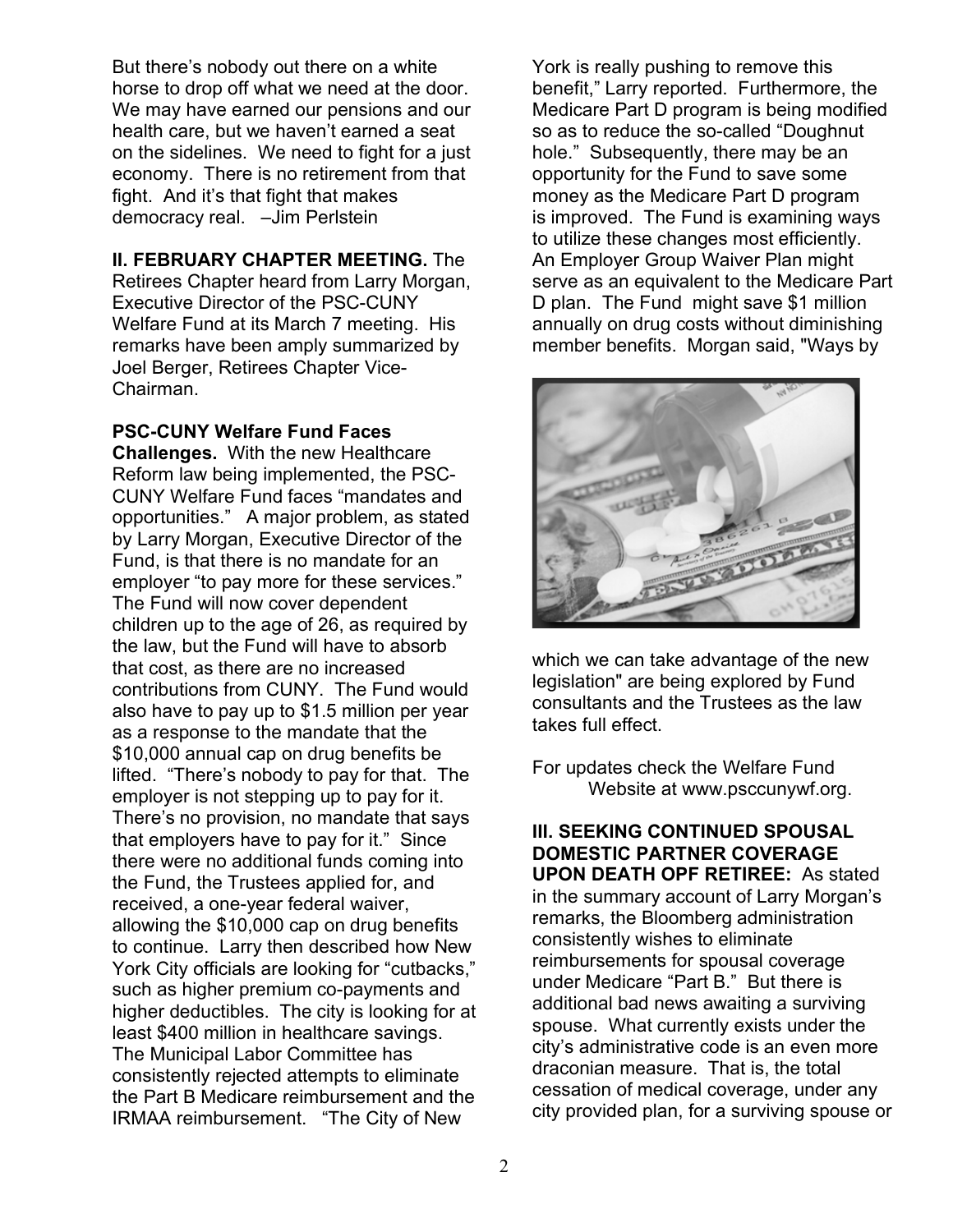domestic partner. The Retirees Chapter, in conjunction with its NYS affiliate, NYSUT, and as a member of COMRO, Council of Municipal Retiree Organizations of the City of New York, urge those living within the city's confines, to send messages to Domenic Recchia, Chair, City Council Finance Committee to support I-241. This authorizes the continuation of health insurance coverage for a surviving spouse, or domestic partner of a deceased retiree.

**IV. OUR MEMBERSHIP:** The Retirees Chapter now has over 2,500 members, and continues to grow. Urge your former colleagues, those who have retired as well as those who are on the verge, to join in our mutual endeavors to protect and improve our health benefits, Social Security and pensions.

**V. PENSIONS:** The *New York Times* (March 1, 2011), carried the following headline: "Pensions On the Move." The article stated that ,"Lawmakers and governors in many states, faced with huge shortfalls in employee pension funds, are turning to a strategy that a lot of private companies adopted years ago: moving workers away from guaranteed pension plans [such as a defined benefit plan] and toward 401(k)- type savings plans." We all are well aware of this trend rapidly spreading across the country.

Now let's look at a major story carried by the *Wall Street Journal*, in a Saturday edition, where readership falls off (February 19, 2011. Their headline read: "Retiring Boomers Find 401(k) Plans Fall Short." It stated: "Initially envisioned as a way for management-level people to put aside extra retirement money, the 401(k) was embraced by big companies in the 1980s as a replacement for costly pension funds. Suddenly, they were able to transfer the burden of financing employees' retirement

to the employees themselves…They were a goldmine for money management firms." But, as the article continues, "a 401(k) also requires steady, significant savings." If a person does not annually contribute 12 to 15%, including an employer contribution, there will be a significant shortfall in retirement.

Part of the current work of the Retirees Chapter is to help make the active members aware of the necessity of protecting their CUNY pensions, regardless of how many years into the future it may be, before collecting such pensions. Public employee pensions must be protected.



We are repeating our request for **email addresses** from those retirees who are computer friendly, although we are aware that many have already responded. There are still more addresses we seek. When it is believed that a substantial number of addresses are in the files, we will notify everyone as to the month when we will switch to the internet. For those without email addresses, a hard copy will be sent by regular mail. Again, that will occur only at the time when it is announced. Sending the newsletter by email will substantially reduce monthly mailing costs.